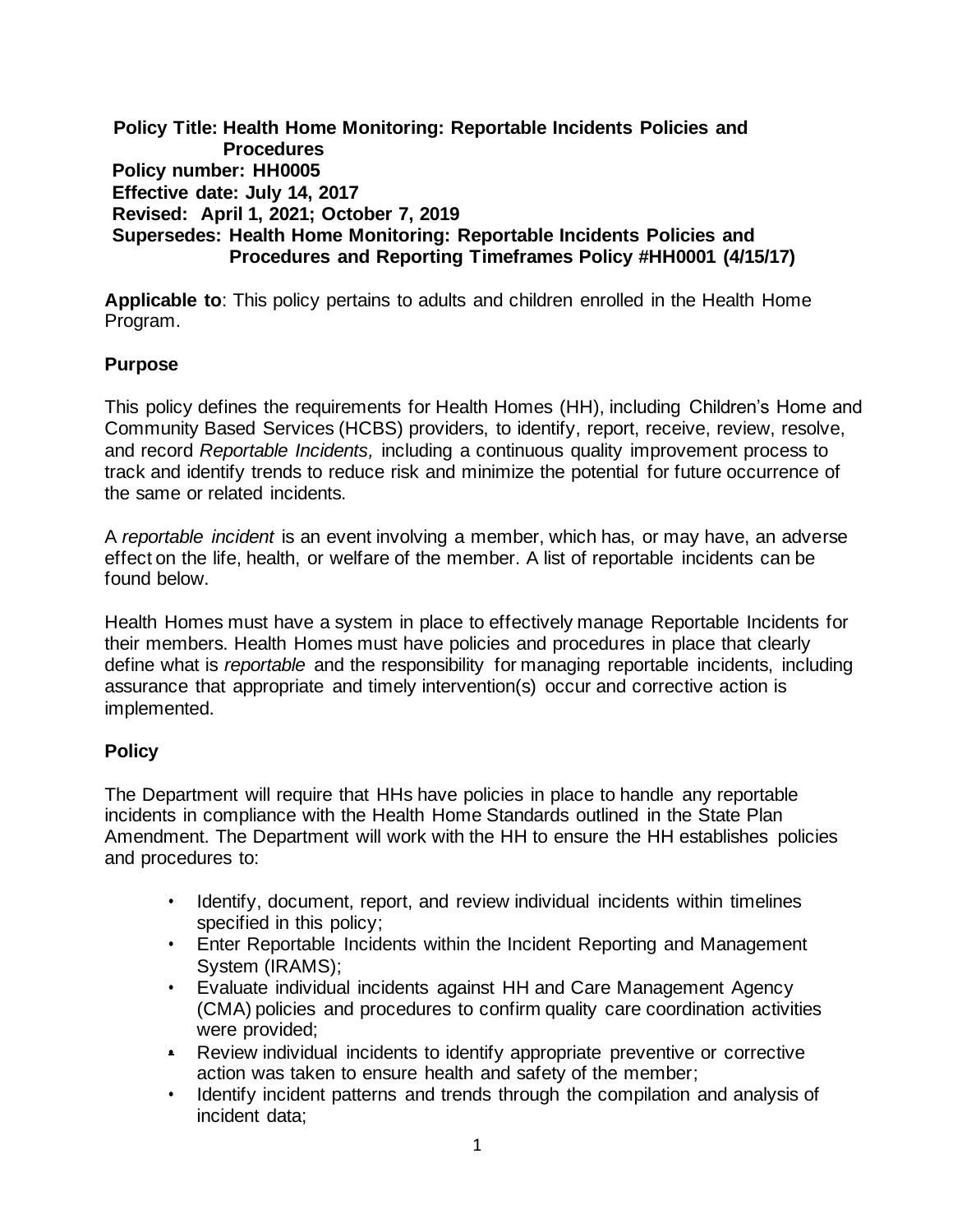- Review incident patterns and trends to identify appropriate preventive or corrective action, technical assistance, or training;
- Implement preventive and corrective action plans; and,
- Identify policy and or procedure changes.

HHs must have a quality assurance process in place to ensure that CMAs comply with their policies and procedures.

If a HH member is also receiving services in a program under the jurisdiction of another State agency (e.g., Office of Mental Health (OMH); Office of Alcoholism and Substance Abuse Services (OASAS); Office for People with Developmental Disabilities (OPWDD); or Office of Children and Family Services (OCFS)) which has stated incident, abuse, neglect, or maltreatment reporting requirements, this policy does not relieve the obligation to report in accordance with such regulations. Such reporting is not the responsibility of the HH, although the organization should cooperate as necessary.

For HH members receiving court-ordered assisted outpatient treatment (AOT), HHs shall ensure CMAs comply with the requirements of AOT Health Home Plus (HH+), which states the CMA shall comply with all reporting requirements of the AOT Program as established by the Local Government Unit (LGU). Such requirements include the reporting of significant events. Though the LGU may have primary responsibility to investigate significant events involving an AOT individual, the HH shall cooperate as necessary.

The Protection of People with Special Needs Act requires persons who are Mandated Reporters under that Act to report abuse, neglect and significant incidents involving vulnerable persons to the Vulnerable Persons' Central Register (VPCR) operated by the NYS Justice Center for the Protection of People with Special Needs. For additional information and requirements, please see:

<https://www.nysmandatedreporter.org/NYSJusticeCenter.aspx>

N.Y. Social Services Law 413 – Persons and Officials Required to Report Cases of Suspected Child Abuse or Maltreatment require Mandated Reporters to report suspected child abuse or maltreatment to the New York State Office of Children and Family Services maintains the Statewide Central Register of Child Abuse and Maltreatment (SCR, also known as the "hotline") for reports made pursuant to the Social Services Law. <https://ocfs.ny.gov/main/cps/default.asp>

## **Care Management Agency Reporting Responsibilities**

HH policies and procedures must mandate that the CMA inform the HH of a reportable incident within 24 hours of notification or discovery (or where applicable, by the next business day), including the known facts and circumstances of the incident, the member's enrollment date, last contact date and type, and current location, if known.

The following is a list of reportable incidents. Please see page 5 for definitions of each of these incident types.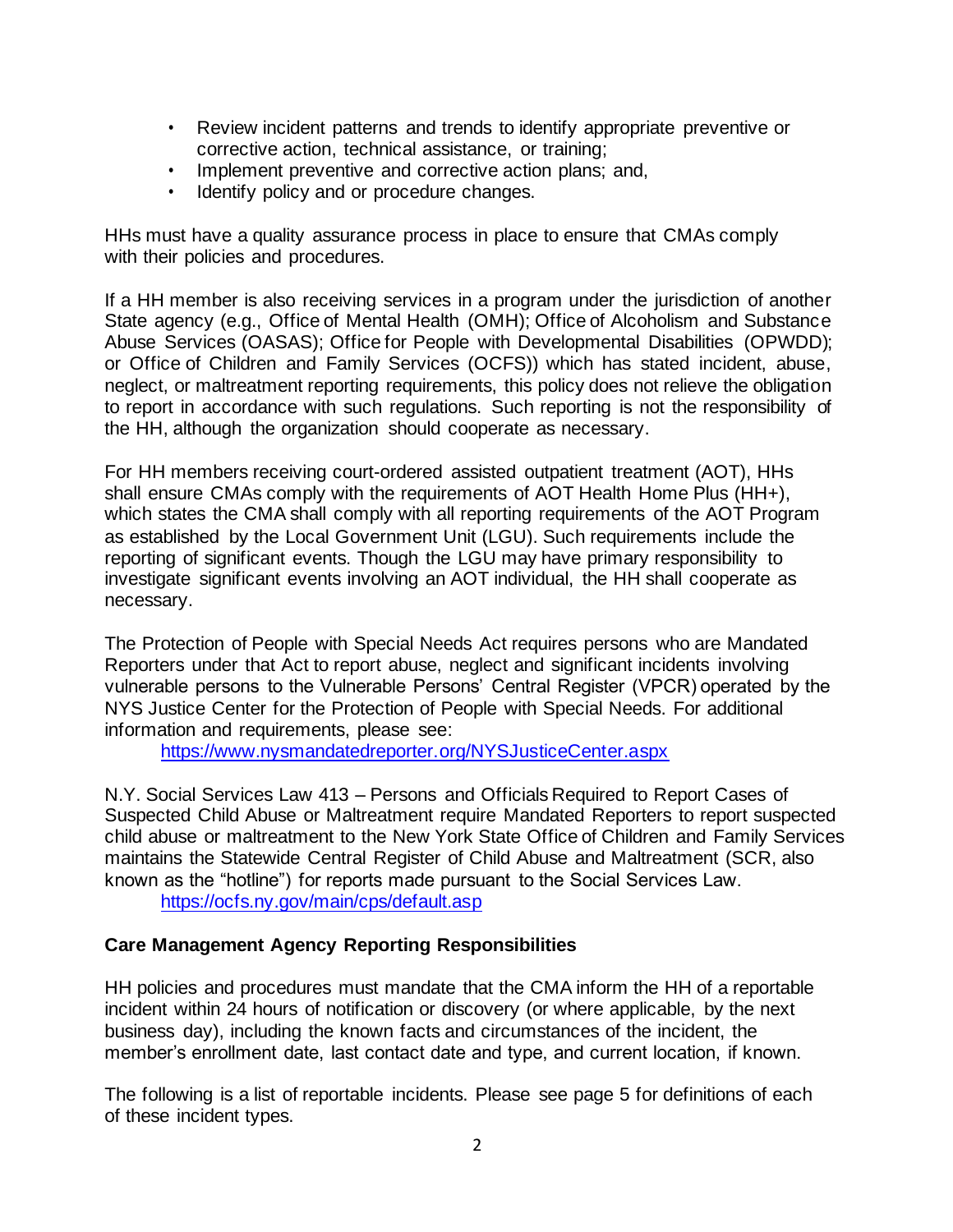- 1. Allegation of abuse, including
	- Physical abuse
	- Psychological abuse
	- Sexual abuse/sexual contact
	- Neglect
	- Misappropriation of member funds
- 2. Suicide attempt
- 3. Death
- 4. Crime Level 1
- 5. Missing person
- 6. Violation of Protected Health Information (PHI)

## **Health Home Serving Children (HHSC) – Children's Home and Community Based Services (HCBS)**

For children receiving HCBS services through the Children's Waiver, the use of restrictive interventions, including restraints and seclusion, and exploitation are also considered reportable incidents and should be reported following the same process as other reportable incidents defined within this document.

# **Health Home Reporting Responsibilities**

The HH must inform the Department within 24 hours of notification from the CMA (or where applicable, by the next business day), any reportable incident listed above, along with initial findings utilizing the Incident Reporting and Management System (IRAMS) housed within the Health Commerce System (search for the "Incident Reporting&Mgt (IRAMS) application) or by using the following link:

<https://increp.health.ny.gov/>

At a minimum, the HH must immediately review the facts and circumstances of the current incident with the CMA, along with all pertinent information and incident reports. The HH is responsible to ensure that the CMA followed all policies, standards, and reporting requirements (Mandated Reporting). The HH will provide oversight and direction to the CMA to ensure member safety and well-being as well as program integrity, overall programmatic expectations, and compliance with Health Home Standards. The HH will provide instruction, directions, training, technical assistance, and or require additional gathering of information as needed.

**For Health Home Serving Children**, this oversight and direction to the CMA will be completed within thirty days (30 days) of receiving the incident report in the IRAMS.

The Department will review the incident reported by the HH and make recommendations, if necessary, to ensure that the Health Home's reportable incident policy is appropriate and in compliance with established HH Standards.

Effective April 1, 2021, HHs will no longer be required to submit quarterly reports to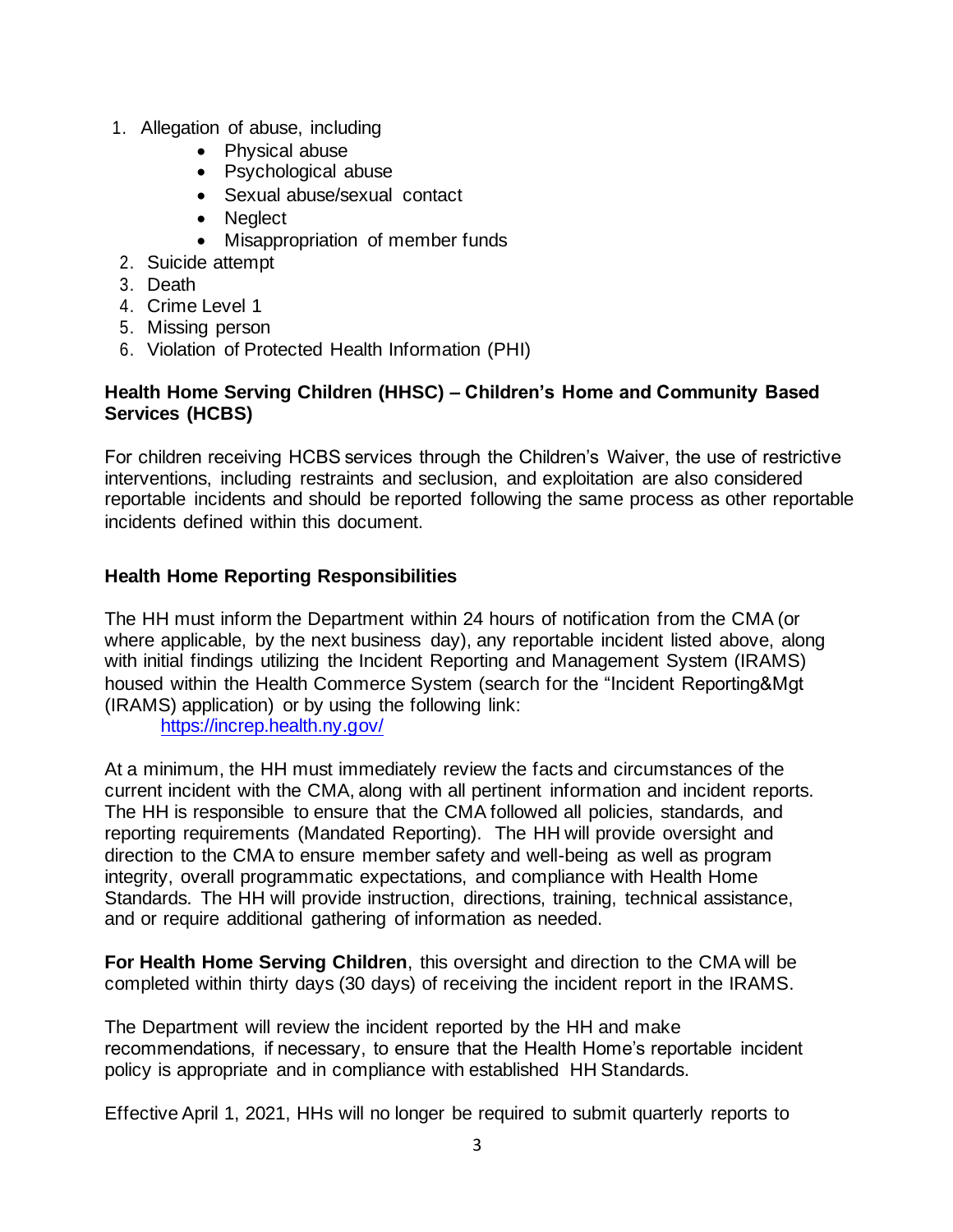the Department related to reportable incidents. However, HHs must continue to monitor and evaluate incident reports to identify patterns and trends, implementing preventive and corrective action plans, as warranted. HHs can access information using the Report function within IRAMS. The HHs and the Department will utilize IRAMS reports to develop, enhance, and or address program needs.

Additional information related to the Incident Reporting and Management System (IRAMS) can be accessed via the Health Home program website at:

[https://www.health.ny.gov/health\\_care/medicaid/redesign/behavioral\\_health/children/ir](https://www.health.ny.gov/health_care/medicaid/redesign/behavioral_health/children/irams.htm) [ams.htm](https://www.health.ny.gov/health_care/medicaid/redesign/behavioral_health/children/irams.htm)

#### **Resource List**

| NYS Justice Center/Vulnerable<br><b>Persons Central Registry</b>     |              | 855-373-2122 https://www.justicecenter.ny.gov/                              |
|----------------------------------------------------------------------|--------------|-----------------------------------------------------------------------------|
| NYS Adult Home Hotline                                               | 866-893-6772 | https://www.health.ny.gov/contact/doh80<br>0.htm                            |
| <b>NYS Nursing Home Complaint</b><br>Hotline                         | 888-201-4563 | https://apps.health.ny.gov/nursing_home<br>s/complaint_form/complain.action |
| The Statewide Central<br>Register of Child Abuse and<br>Maltreatment |              | 800-342-3720 https://ocfs.ny.gov/main/cps/                                  |

## **Definitions**

**Abuse**: Any of the following acts by an individual service provider:

- 1) **Physical Abuse:** any non-accidental physical contact with a member which causes or has the potential to cause physical harm. Examples include, but are not limited to, hitting, kicking, biting, choking, smothering, shoving, dragging, throwing, punching, shaking, burning, cutting, or the use of corporal punishment.
- 2) **Psychological Abuse:** includes any verbal or nonverbal conduct that is intended to cause a member emotional distress. Examples include, but are not limited to, teasing, taunting, name calling, threats, display of a weapon or other object that could reasonably be perceived by the patient as a means of infliction of pain or injury, insulting or coarse language or gestures directed toward a patient which subjects the patient to humiliation or degradation; violation of patient rights or misuse of authority.
- 3) **Sexual Abuse/Sexual Contact:** includes any sexual contact involving a service provider (e.g., HH staff, CMA staff, other provider) and a member. Examples include, but are not limited to, rape, sexual assault, inappropriate touching and fondling, indecent exposure, penetration (or attempted penetration) of vagina, anus or mouth by penis, fingers, or other objects. For purposes of this Part, sexual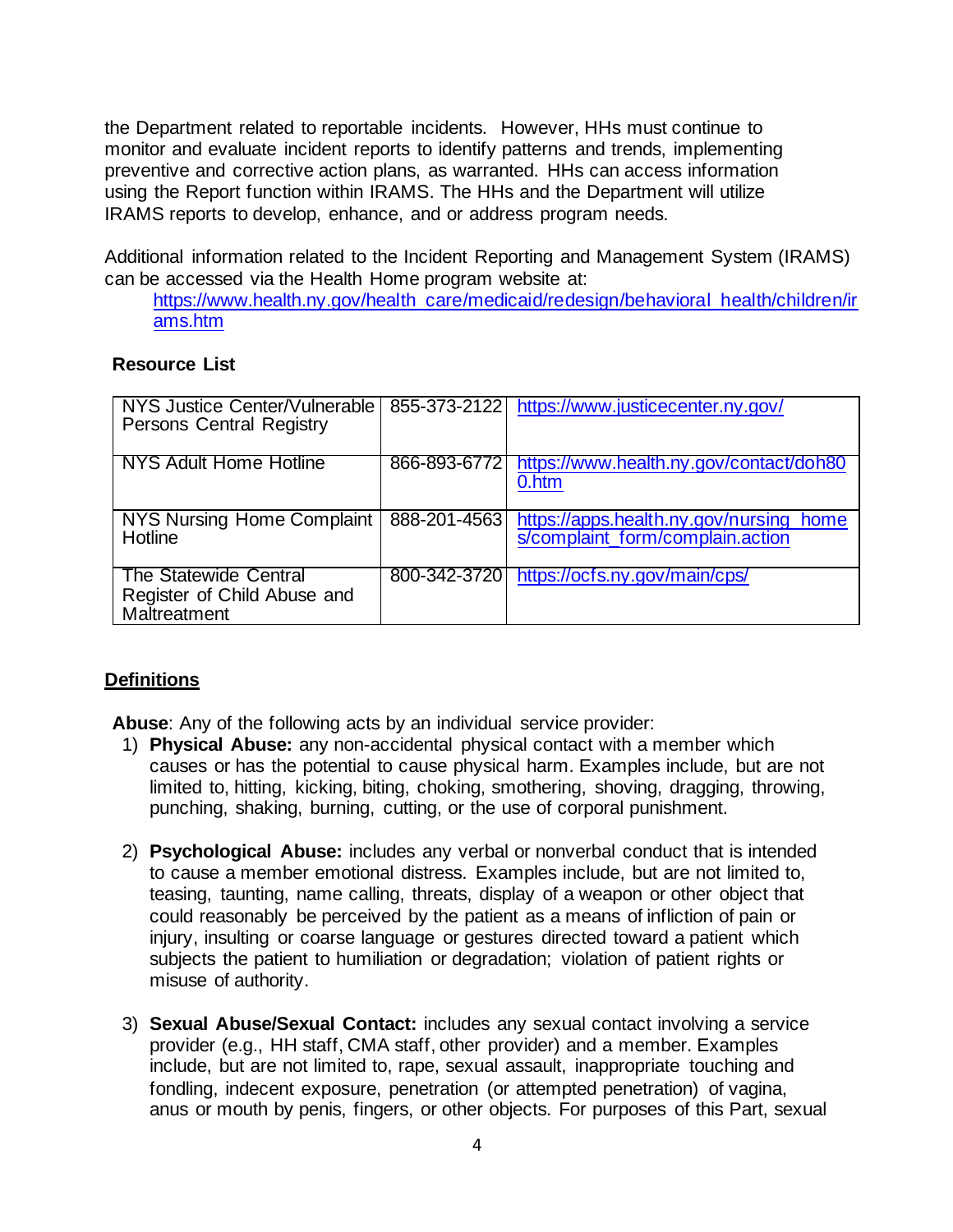abuse shall also include sexual activity involving a member and a service provider; or any sexual activity involving a member that is encouraged by a service provider, including but not limited to, sending sexually explicit materials through electronic means (including mobile phones, electronic mail, etc.), voyeurism, or sexual exploitation.

- 4) **Neglect:** any action, inaction or lack of attention that breaches a service provider's duty and that results in or is likely to result in physical injury or serious or protracted impairment of the physical, mental or emotional condition of a member.
- 5) **Misappropriation of Member Funds:** use, appropriation, or misappropriation by a service provider of a member's resources, including but not limited to funds, assets, or property, by deception, intimidation, or similar means, with the intent to deprive the patient of those resources. Examples include the deliberate misplacement, theft, or wrongful, temporary, or permanent use of a member's belongings or money.

**Crime Level 1**: An arrest of a member for a crime committed against persons (i.e. murder, rape, assault) or crimes against property (i.e. arson, robbery, burglary) **AND** is perceived to be a significant danger to the community or poses a significant concern to the community.

**Death**: The death of a member resulting from an apparent homicide, suicide, or unexplained or accidental cause; the death of a member which is unrelated to the natural course of illness or disease.

**Exploitation**: taking advantage of a [participant] for personal gain through the use of manipulation, intimidation, threats, or coercion.

**Missing Person**: When a member 18 or older is considered missing **AND** the disappearance is possibly not voluntary or a Law Enforcement Agency has issued a Missing Person Entry, OR when a child's (under the age of 18) whereabouts are unknown to the child's parent, guardian or legally authorized representative.

**Restrictive Interventions** – According to the CMS Final Rule 42 CFR Part 482 (Federal Register/Vol 71, No. 236, pg. 71427):

• A **restraint** is any manual method, physical or mechanical devise, material, or equipment that immobilizes or reduces the ability of a patient to move his or her arms, legs, body, or head freely; or a drug or medication when it is used as a restriction to manage the patient's behavior or restrict the patient's freedom of movement and is not a standard treatment or dosage for the patient's condition; a restraint does not include devises, such as orthopedically prescribed devices, surgical dressings or bandages, protective helmets, or other methods that involve the physical holding of a patient for the purpose of conducting routine physical examinations or tests, or to protect the patient from falling out of bed, or to permit the patient to participate in activities without the risk of physical harm (this does not include a physical escort).